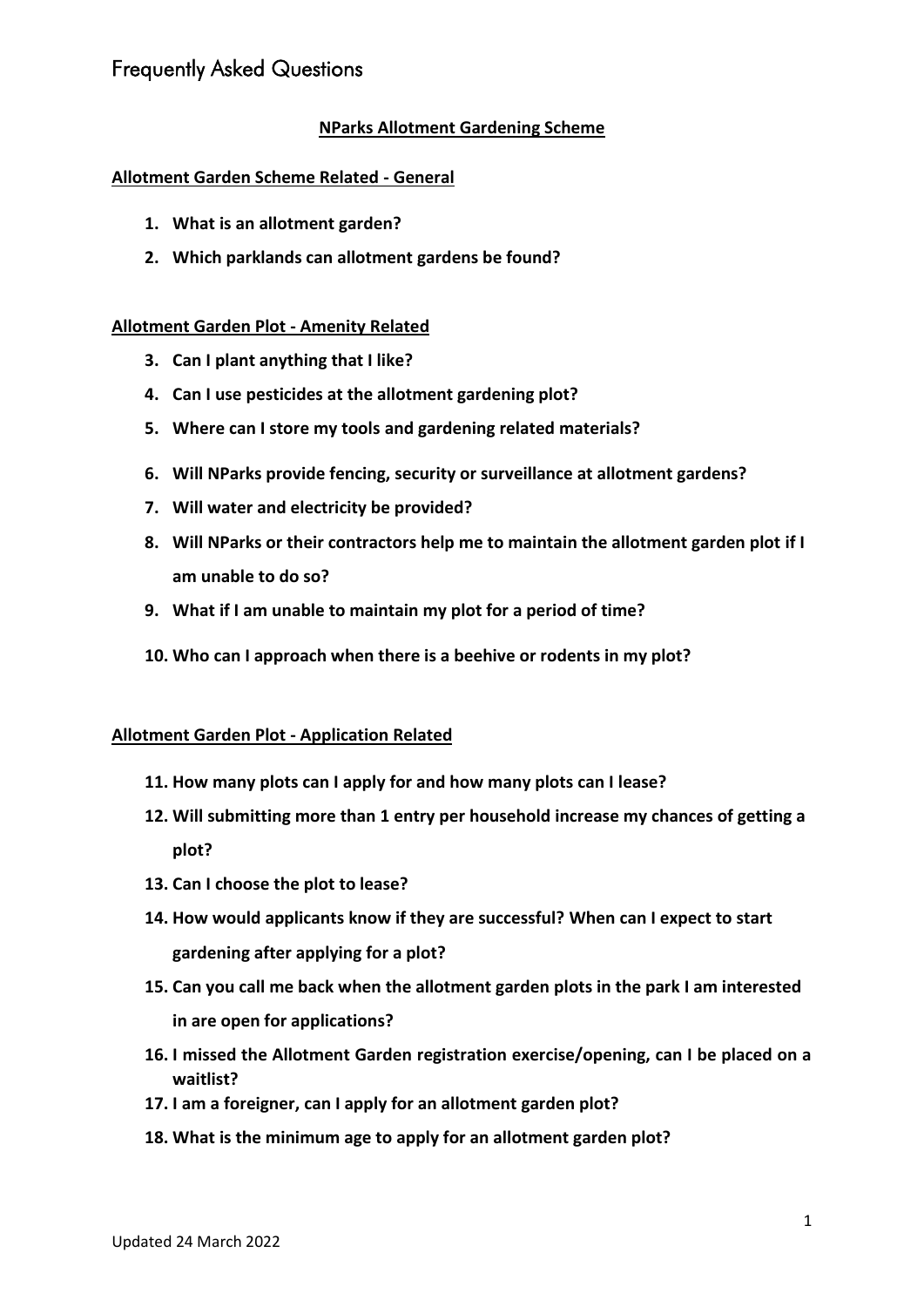**19. If I live close to the new allotment garden plot, do I stand a higher chance to secure a plot?**

## **For Existing Gardeners**

- **20. Can existing gardeners re-apply to continue gardening at their allotment garden plot after the end of the 3-year TOL?**
- **21. What does it mean to maintain good gardening etiquette?**
- 22. **Why are existing gardeners being given the opportunity to renew their gardening plots? Why not keep the existing system of computerised balloting?**

#### **For New Gardeners**

- **23. How can new gardeners get an opportunity to secure an allotment garden plot, if existing gardeners are staying on with their plots?**
- **24. Out of all the allotment garden plots, how many will NParks renew and how many will be given to new gardeners? Are all gardeners eligible for renewal? How many will be given to new gardeners? Is there a cap for the number of plots that NParks will allow renewal for?**
- **25. When can new gardeners apply for allotment garden plots?**

#### **Allotment Garden Plot - Temporary Occupation License (TOL) Payment Related**

- **26. Can I get refund after I make payment for TOL?**
- **27. Can I just pay the fee for 1 year?**
- **28. Will I get a refund if I need to end the lease before the third year?**
- **29. When must I pay for the plot and what is the payment mode?**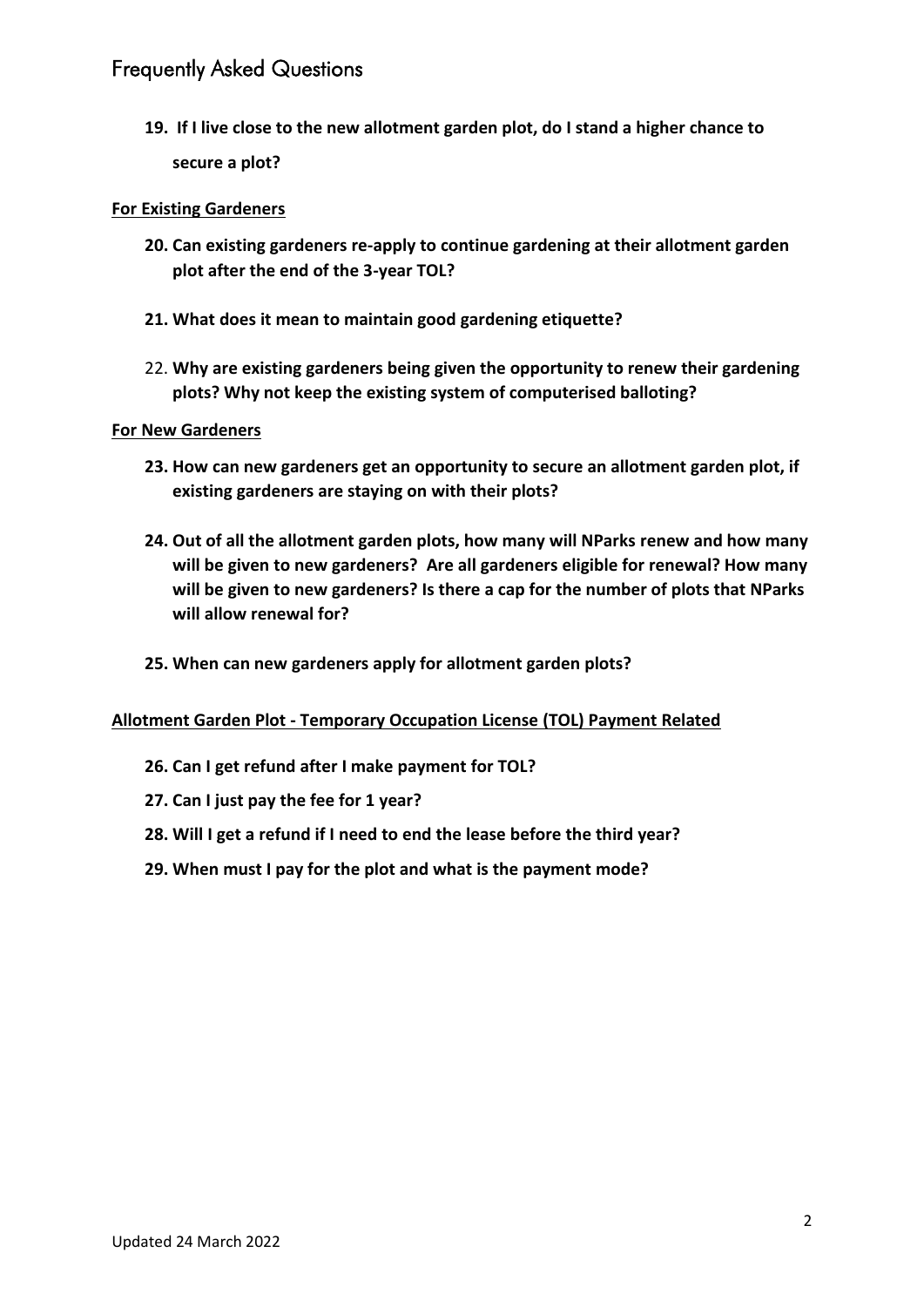## **Allotment Garden Scheme Related - General**

#### **1. What is an allotment garden?**

Allotment gardens are areas located within parks and gardens that house gardening plots available for lease to the community to grow their own plants. With most of the population living in high-rise flats with minimal space for gardening within their household footprint, these allotment garden plots provide them with further opportunities to garden. To date, more than 2000 allotment garden plots have been made available to the community with plans for further expansion. In tandem, NParks is working with Town Councils and Grassroot Organisations to provide advice on setting up of allotment gardens in public housing estates so that residents can garden closer to their homes.

## **2. Which parklands can allotment gardens be found?**

| No. | Parks with allotment garden plots |
|-----|-----------------------------------|
| 1.  | Ang Mo Kio Town Garden West       |
| 2.  | <b>Aljunied Park</b>              |
| 3.  | <b>Bedok Reservoir Park</b>       |
| 4.  | <b>Bedok Town Park</b>            |
| 5.  | Bishan-Ang Mo Kio Park            |
| 6.  | <b>Bukit Gombak Park</b>          |
| 7.  | Choa Chu Kang Park                |
| 8.  | Clementi Woods Park               |
| 9.  | <b>East Coast Park</b>            |
| 10. | <b>HortPark</b>                   |
| 11. | Jurong Central Park               |
| 12. | Jurong Lake Gardens               |
| 13. | Kallang Riverside Park            |
| 14. | Lower Seletar Reservoir Park      |
| 15. | <b>One North Park</b>             |
| 16. | Pasir Ris Park                    |
| 17. | <b>Punggol Park</b>               |
| 18. | Punggol Waterway Park             |
| 19. | Sengkang Riverside Park           |
| 20. | <b>Tiong Bahru Park</b>           |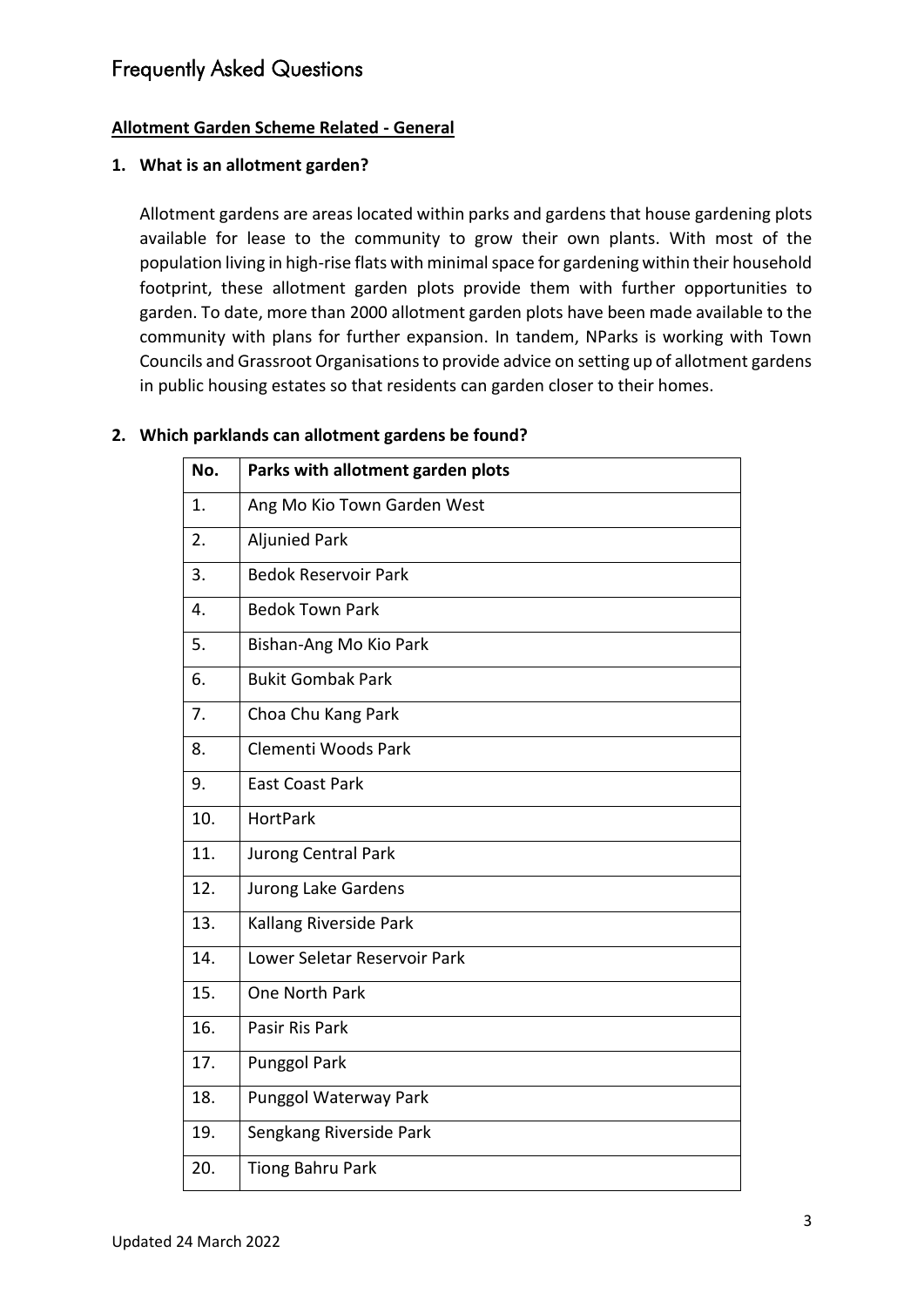| 21. | <b>West Coast Park</b>    |
|-----|---------------------------|
| 22. | Yishun Park               |
| 23. | Yishun Neighbourhood Park |

## **Allotment Garden Plot – Amenity Related**

## **3. Can I plant anything that I like?**

All plants and gardening structures should not exceed 1 metre in standing height (measured from soil level in the planter bed). Gardeners are advised not to plant poisonous plants or those with sap as these plants can cause discomfort and are harmful to the public. Plants that are illegal are not allowed to be planted.

Please also be mindful of the neighbouring plots when planting up your mini garden and ensure that your plants do not encroach into their space. Keep your space clean and tidy for the safety of all your fellow allotment gardeners.

## **4. Can I use pesticides at the allotment garden plot?**

Chemical pesticides, herbicides and fungicides are not allowed to be used at the allotment garden plots as they may kill insects, such as bees and wasps, which play an important role in the pollination process of flowering plants. Such chemicals may also spread to other plots and may cause adverse reactions to gardeners tending to other plots or public who visit the plots.

## **5. Where can I store my tools and gardening related materials?**

There is a storage area in each allotment garden planter where tools and other gardeningrelated materials (eg soil, compost) must be kept when not in use. All items stored at the allotment garden plot must be kept neatly within storage area at all times and not in common spaces or along pathways.

(For Sengkang Riverside Park, there is a separate storage area due to site constraints).

## **6. Will NParks provide fencing, security or surveillance at allotment gardens?**

- As all allotment gardens are situated in our public parks and gardens, they are unfenced to enable the public to visit and appreciate the gardens. NParks has put in place signs reminding park users not to remove plants within the allotment garden plots that do not belong to them.
- Allotment gardeners are responsible for the security of all items kept within their planting plot (including plants, produce, structures and gardening materials) and items stored within storage box.
- NParks will not be responsible for the loss or damage of any items including all produce from the allotment garden plots.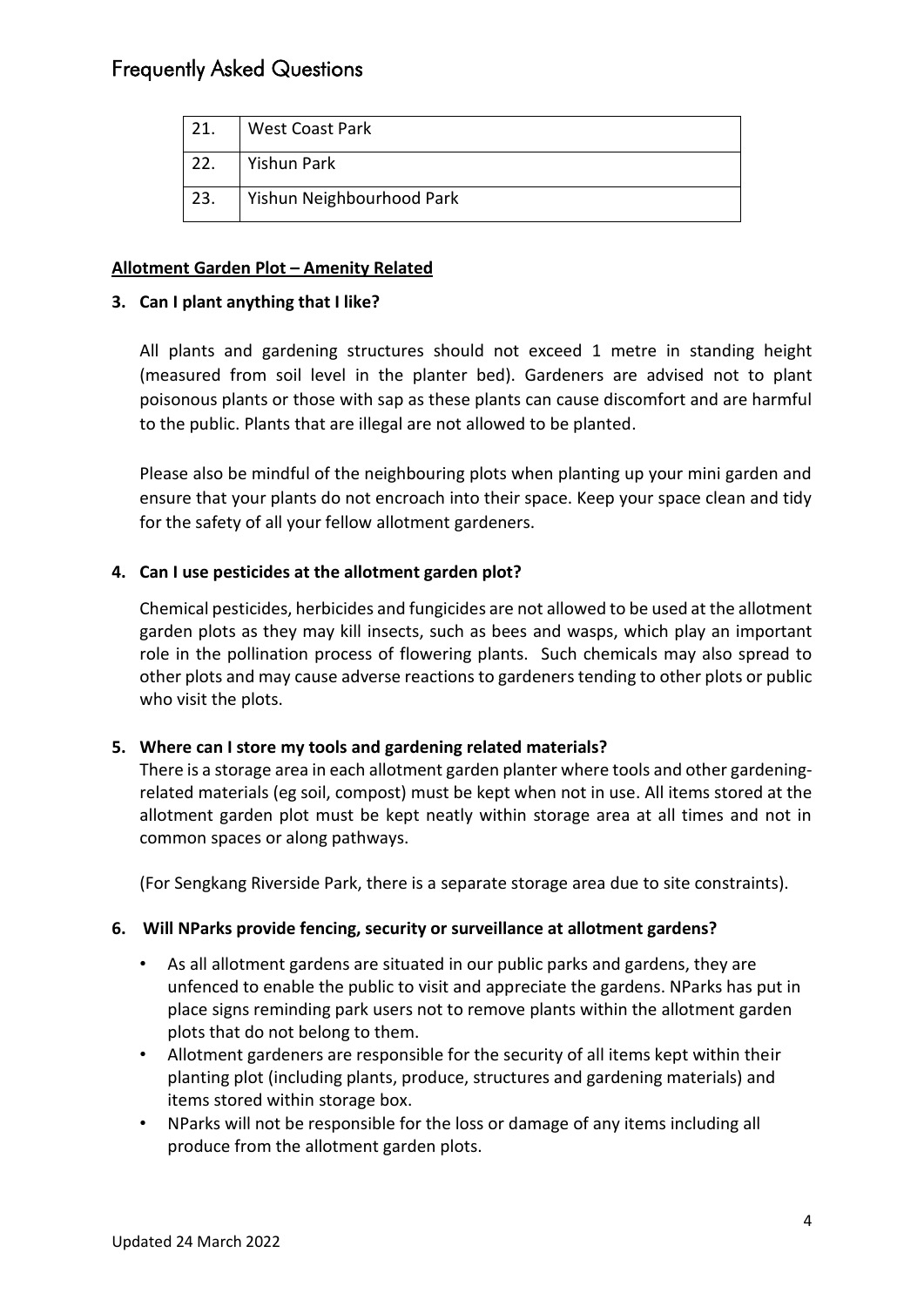- However, if there are recurrent reports on incidents of theft or vandalism at particular locations, NParks will consider additional measures to deter such occurrences.
- Allotment Gardeners are not to install any structures (including any type of video surveillance equipment or security system equipment such as personal CCTV cameras) at their allotment gardening plot.

#### **7. Will water and electricity be provided?**

Shared water points are available for use at the allotment garden. No electricity will be provided.

## **8. Will NParks or their contractors help me to maintain the allotment garden plot if I am unable to do so? Who is responsible/pay for any mosquito breeding summons?**

You are required at all times and at your own expense, to maintain the allotment garden plot and its immediate surroundings in a good and presentable condition, including trimming overgrown shrubs, removing weeds, pest-infested plants, dead and damaged plants/products.

NParks will also not be responsible for any instances of mosquito breeding detected by the National Environment Agency (NEA) at the allotment garden plots. You are responsible for taking all precautions and measures to prevent breeding of mosquitoes at your allotment garden plot.

#### **9. What if I am unable to maintain my plot for a period of time?**

If you fail to maintain your allotment garden plot, and within the time stipulated by NParks, we reserve the right to terminate the lease, so that the plot can be allocated to another gardener.

#### **10.Who can I approach when there is a beehive or rodents in my plot?**

You may contact NParks at [www.nparks.gov.sg/feedback](http://www.nparks.gov.sg/feedback) to seek assistance.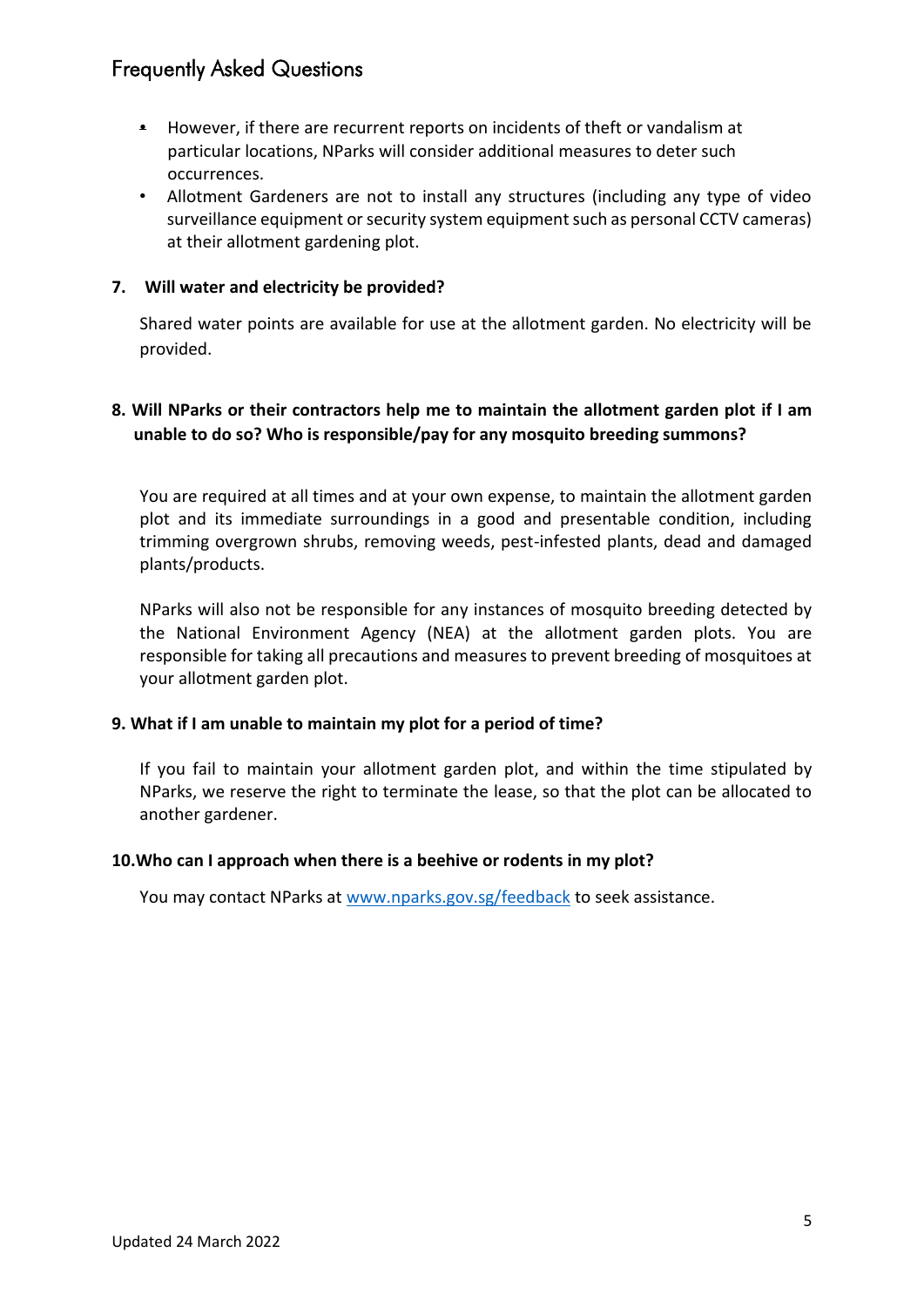## **Allotment Garden Plot - Application Related**

#### **11. How many plots can I apply for and how many plots can I lease?**

Each household is allowed to apply for and lease only 1 allotment garden plot at any one time, regardless of the number of persons in the household.

## **12. Will submitting multiple applications per household increase my chances of getting a plot?**

No. If there are multiple applications received from the same household address, only 1 entry will be considered for balloting.

#### **13. Can I choose the plot to lease?**

All plots (waist- or knee- height) are assigned strictly through a balloting system.

## **14. How would applicants know if they are successful? When can I expect to start gardening after applying for a plot?**

All successful applicants will receive a Letter of Offer from NParks. In this Letter of Offer, we will state the date in which you will be able to start gardening on-site.

## **15. Can you call me back when the allotment plots in the park I am interested in are open for application?**

Please check our NParks Allotment Gardens webpage and our social media platforms for updates on available plots and registration details.

## **16. I missed the Allotment Garden registration exercise/opening, can I be placed on a waitlist?**

There are no waiting lists as all available plots will be assigned to successfully balloted applicants. You may apply for a plot when the registration opens again for other allotment gardens. Please check our NParks Allotment Gardens webpage and our social media platforms for updates on available plots and registration details.

#### **17. I am a foreigner, can I apply for an allotment garden plot?**

Yes, but Singaporeans and Permanent Residents will be given priority.

## **18. What is the minimum age to apply for an allotment garden plot?**

The minimum age to apply for a plot is 18 years old at the time of application.

#### **19. If I live close to the new allotment garden plot, do I stand a higher chance to secure a plot?**

Singaporeans and Permanent Residents are eligible to register for an allotment garden plot when registration exercises open on NParks website. Each household is allowed to apply for and lease only 1 allotment garden plot at any one time across the island. The minimum age to apply for a plot is 18 years old at the time of application. New allotment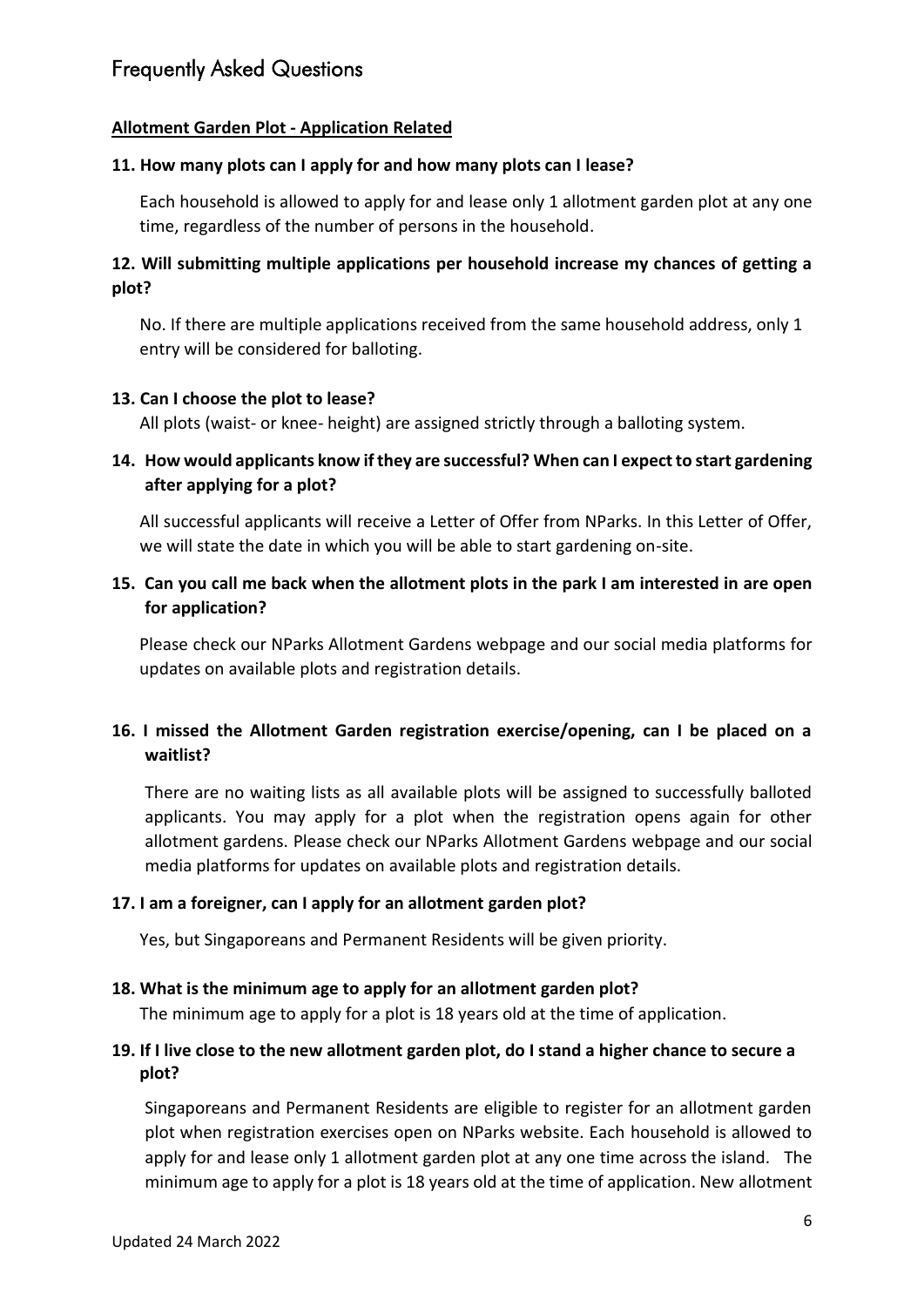garden plots are allocated by computerised balloting. No priority is accorded to applicants by virtue of proximity of the allotment garden to the applicant's address. This ensures fair opportunity for all applicants to secure a plot.

#### **For Existing Gardeners**

## **20. Can existing gardeners re-apply to continue gardening at their allotment garden plot after the end of the 3-year TOL?**

Before the 3-year TOL expires, existing gardeners who have maintained good gardening etiquette will be contacted by NParks officers to offer them renewal of the 3-year TOL. The terms and conditions and fees for the allotment garden plot may be updated from time to time and allotment gardeners are requested to read the updated terms and conditions of the TOL.

#### **21. What does it mean to maintain good gardening etiquette?**

Good gardening etiquette includes keeping the allotment garden plot tidy and clean, maintaining the plants well and keep them pest free, storing all gardening items neatly, ensure all planting structures installed are compliant with terms and conditions, and conducting regularly checks for stagnant water to prevent mosquito breeding. Having a well-kept and maintained allotment garden plot ensures that it is safe and enjoyable for everyone. More information on gardening etiquette can be found at [www.nparks.gov.sg/gardening/gardening-resources/gardening-etiquette.](http://www.nparks.gov.sg/gardening/gardening-resources/gardening-etiquette)

## **22. Why are existing gardeners being given the opportunity to renew their gardening plots? Why not keep the existing system of computerised balloting?**

We hope to continue fostering a love for gardening by allowing existing gardeners who have maintained good gardening etiquette to renew their allotment garden plots. We will continue making available more plots across the island for new gardeners. New allotment garden plots will also continue being allocated by computerised balloting. 3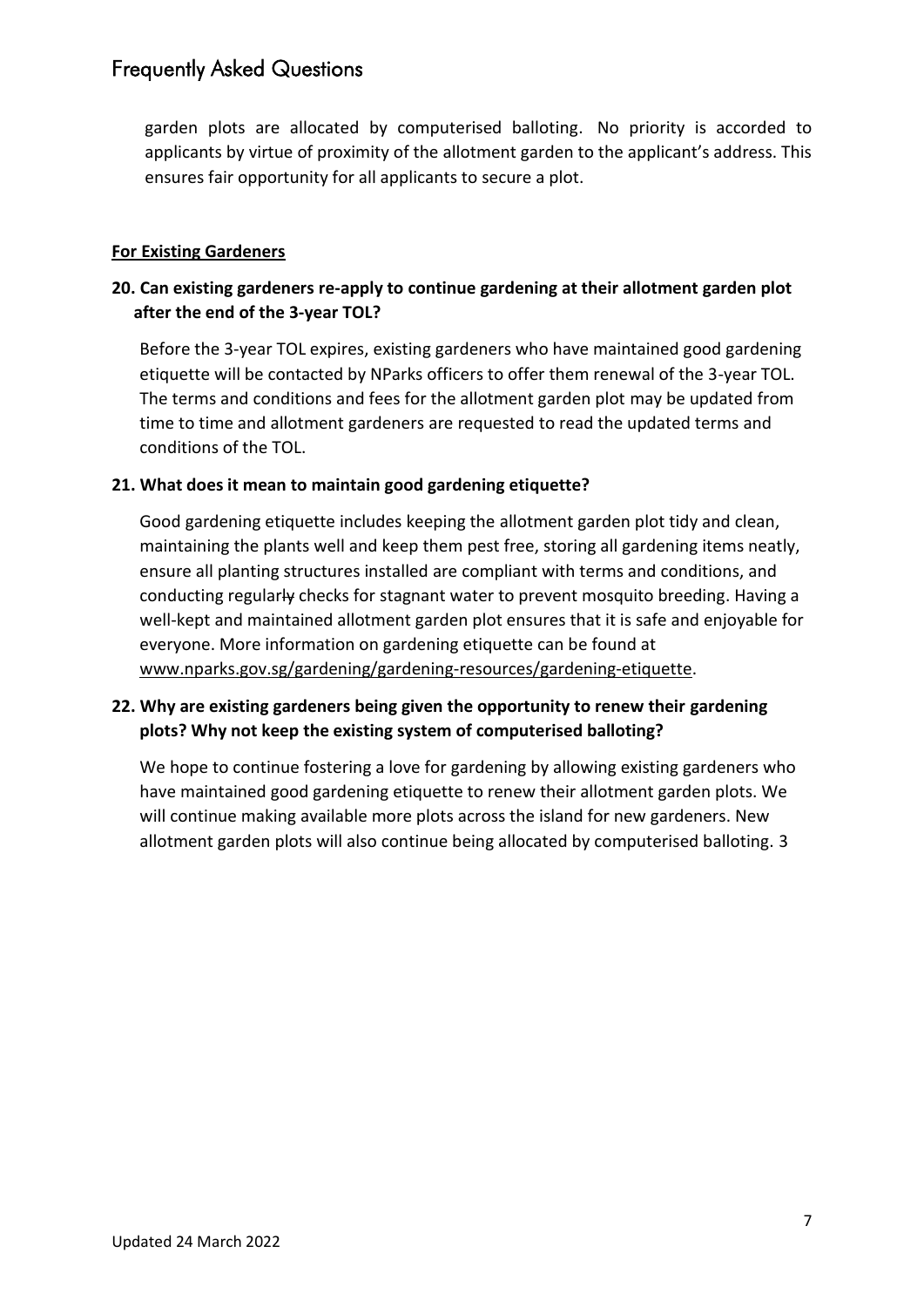## **For New Gardeners**

## **23. How can new gardeners get an opportunity to secure an allotment garden plot, if existing gardeners are staying on with their plots?**

NParks will continue to roll out new allotment garden plots in more parks across Singapore to provide the community with opportunities to garden near their homes. To date, more than 2000 allotment garden plots have been introduced in 23 parks and gardens across Singapore. We will also continue to provide more allotment gardens in the future. More details will be released when ready. All this will allow us to continue fostering a love for gardening among Singaporeans and nurturing a community of gardeners.

## **24. Out of all the allotment garden plots, how many will NParks renew and how many will be given to new gardeners? Are all gardeners eligible for renewal? How many will be given to new gardeners? Is there a cap for the number of plots that NParks will allow renewal for?**

Existing gardeners who have maintained good gardening etiquette will be allowed to renew their allotment garden plots. Should they choose not to continue gardening their plots will be released for balloting. NParks will also continue to provide more allotment garden plots in our parks.

## **25. When can new gardeners apply for allotment garden plots?**

More details will be provided when ready. We will be updating the NParks website[\(www.nparks.gov.sg/gardening/allotment-gardens\)](http://www.nparks.gov.sg/gardening/allotment-gardens) and social media sites when plots are open for application.

## **Allotment Garden Plot – Temporary Occupation Licence (TOL) Payment Related**

## **26. Can I get refund of my TOL once I have made payment?**

It is important to read all Terms and Conditions of the TOL document. The TOL, once paid, is non-refundable.

## **27. Can I just pay the fee for 1 year?**

The allotment garden plot is leased on a 3-year basis. You will need to pay for 3 years at the start of your leasing period.

## **28.Will I get a refund if I need to end the lease before the third year?**

No refund will be given if you decide to terminate the Licence before the lease expires.

## **29. When must I pay for the plot and what is the payment mode?**